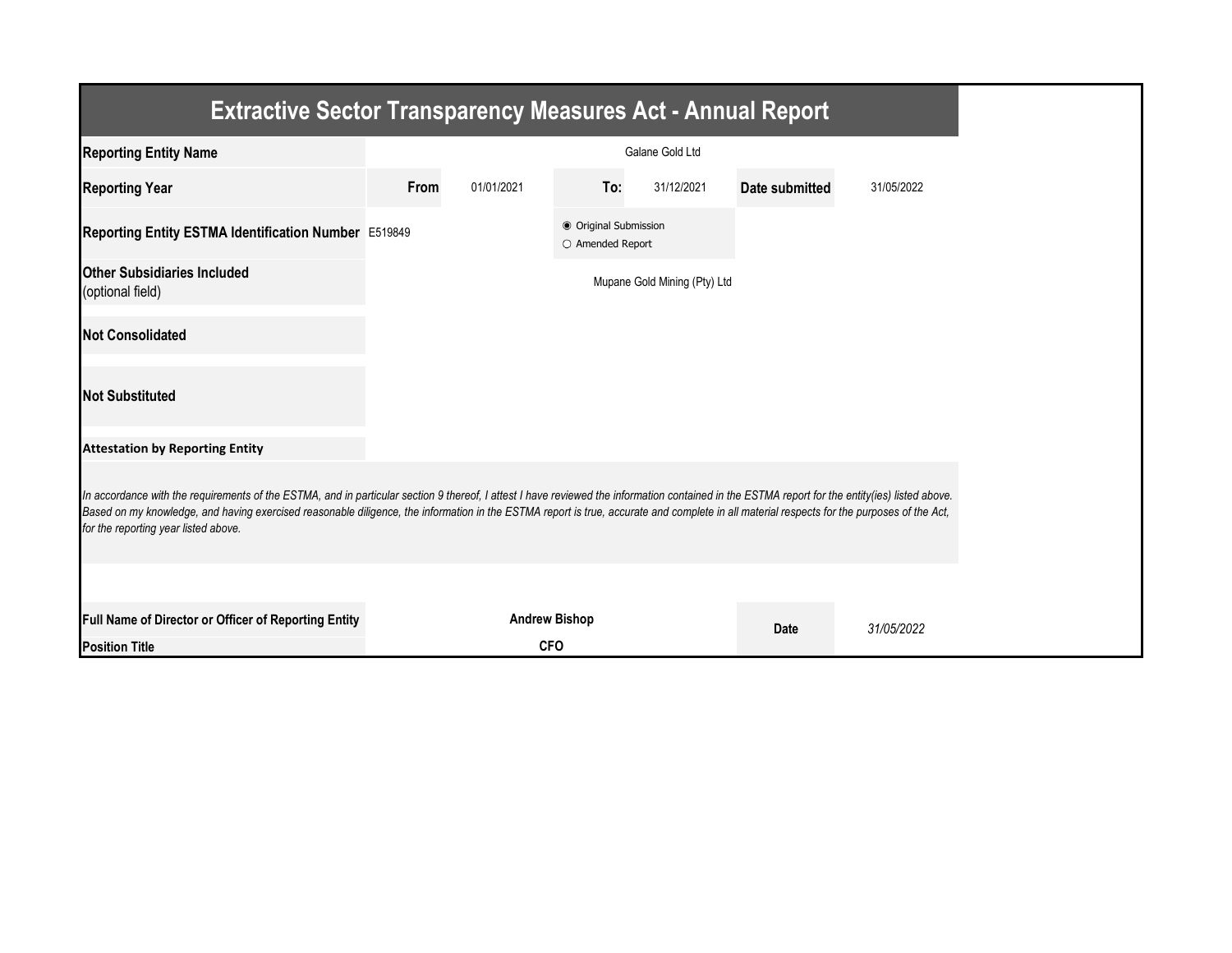| Extractive Sector Transparency Measures Act - Annual Report                                                                                                                      |                          |                                                                                 |                                   |                  |      |                                |                |                  |                                               |                                      |                     |  |
|----------------------------------------------------------------------------------------------------------------------------------------------------------------------------------|--------------------------|---------------------------------------------------------------------------------|-----------------------------------|------------------|------|--------------------------------|----------------|------------------|-----------------------------------------------|--------------------------------------|---------------------|--|
| <b>Reporting Year</b><br><b>Reporting Entity Name</b><br><b>Reporting Entity ESTMA</b><br><b>Identification Number</b><br><b>Subsidiary Reporting Entities (if</b><br>necessary) | From:                    | 01/01/2021                                                                      | To:<br>Galane Gold Ltd<br>E519849 | 31/12/2021       |      | Currency of the Report USD     |                |                  |                                               |                                      |                     |  |
|                                                                                                                                                                                  | <b>Payments by Payee</b> |                                                                                 |                                   |                  |      |                                |                |                  |                                               |                                      |                     |  |
| Country                                                                                                                                                                          | Payee Name <sup>1</sup>  | Departments, Agency, etc<br>within Payee that Received<br>Payments <sup>2</sup> | <b>Taxes</b>                      | <b>Royalties</b> | Fees | <b>Production Entitlements</b> | <b>Bonuses</b> | <b>Dividends</b> | Infrastructure<br><b>Improvement Payments</b> | <b>Total Amount paid to</b><br>Payee | Notes <sup>34</sup> |  |
| Botswana                                                                                                                                                                         | Government of Botswana   | Botswana Ministry of Minerals,<br>Energy and Water Resources                    |                                   | 839,713          | ×.   |                                |                |                  |                                               | 839,713                              |                     |  |
|                                                                                                                                                                                  |                          |                                                                                 |                                   |                  |      |                                |                |                  |                                               |                                      |                     |  |
|                                                                                                                                                                                  |                          |                                                                                 |                                   |                  |      |                                |                |                  |                                               |                                      |                     |  |
|                                                                                                                                                                                  |                          |                                                                                 |                                   |                  |      |                                |                |                  |                                               |                                      |                     |  |
|                                                                                                                                                                                  |                          |                                                                                 |                                   |                  |      |                                |                |                  |                                               |                                      |                     |  |
|                                                                                                                                                                                  |                          |                                                                                 |                                   |                  |      |                                |                |                  |                                               |                                      |                     |  |
|                                                                                                                                                                                  |                          |                                                                                 |                                   |                  |      |                                |                |                  |                                               |                                      |                     |  |
|                                                                                                                                                                                  |                          |                                                                                 |                                   |                  |      |                                |                |                  |                                               |                                      |                     |  |
|                                                                                                                                                                                  |                          |                                                                                 |                                   |                  |      |                                |                |                  |                                               |                                      |                     |  |
|                                                                                                                                                                                  |                          |                                                                                 |                                   |                  |      |                                |                |                  |                                               |                                      |                     |  |
|                                                                                                                                                                                  |                          |                                                                                 |                                   |                  |      |                                |                |                  |                                               |                                      |                     |  |
|                                                                                                                                                                                  |                          |                                                                                 |                                   |                  |      |                                |                |                  |                                               |                                      |                     |  |
|                                                                                                                                                                                  |                          |                                                                                 |                                   |                  |      |                                |                |                  |                                               |                                      |                     |  |
|                                                                                                                                                                                  |                          |                                                                                 |                                   |                  |      |                                |                |                  |                                               |                                      |                     |  |
|                                                                                                                                                                                  |                          |                                                                                 |                                   |                  |      |                                |                |                  |                                               |                                      |                     |  |
|                                                                                                                                                                                  |                          |                                                                                 |                                   |                  |      |                                |                |                  |                                               |                                      |                     |  |
|                                                                                                                                                                                  |                          |                                                                                 |                                   |                  |      |                                |                |                  |                                               |                                      |                     |  |
|                                                                                                                                                                                  |                          |                                                                                 |                                   |                  |      |                                |                |                  |                                               |                                      |                     |  |
|                                                                                                                                                                                  |                          |                                                                                 |                                   |                  |      |                                |                |                  |                                               |                                      |                     |  |
|                                                                                                                                                                                  |                          |                                                                                 |                                   |                  |      |                                |                |                  |                                               |                                      |                     |  |
| <b>Additional Notes:</b>                                                                                                                                                         |                          |                                                                                 |                                   |                  |      |                                |                |                  |                                               |                                      |                     |  |

<sup>1</sup> Enter the proper name of the Payee receiving the money (i.e. the municipality of x, the province of y, national government of z).

<sup>2</sup> Optional field.

<sup>3</sup> When payments are made in-kind, the notes field must highlight which payment includes in-kind contributions and the method for calculating the value of the payment.<br><sup>4</sup> Any payments made in currencies other than the re